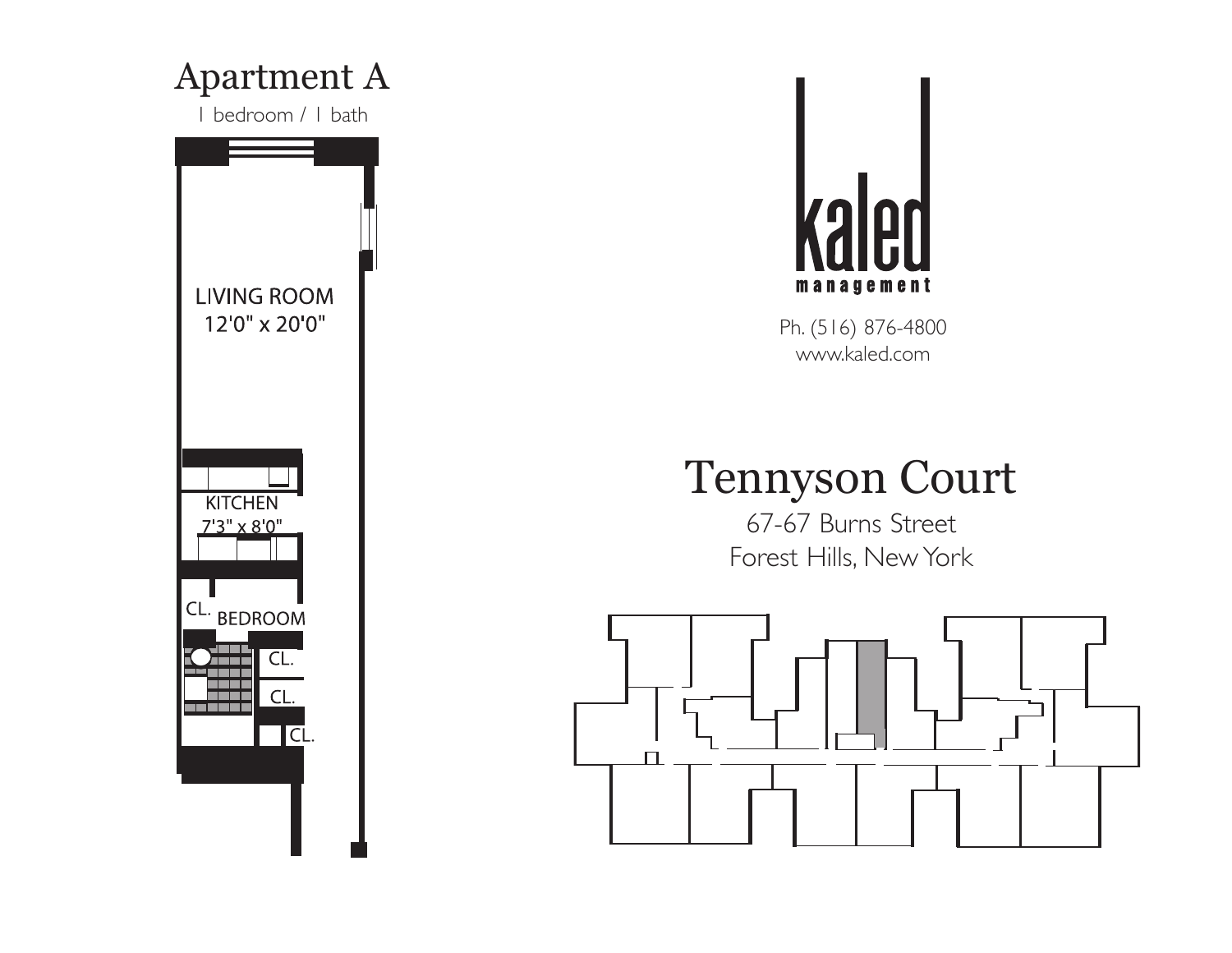



### Tennyson Court

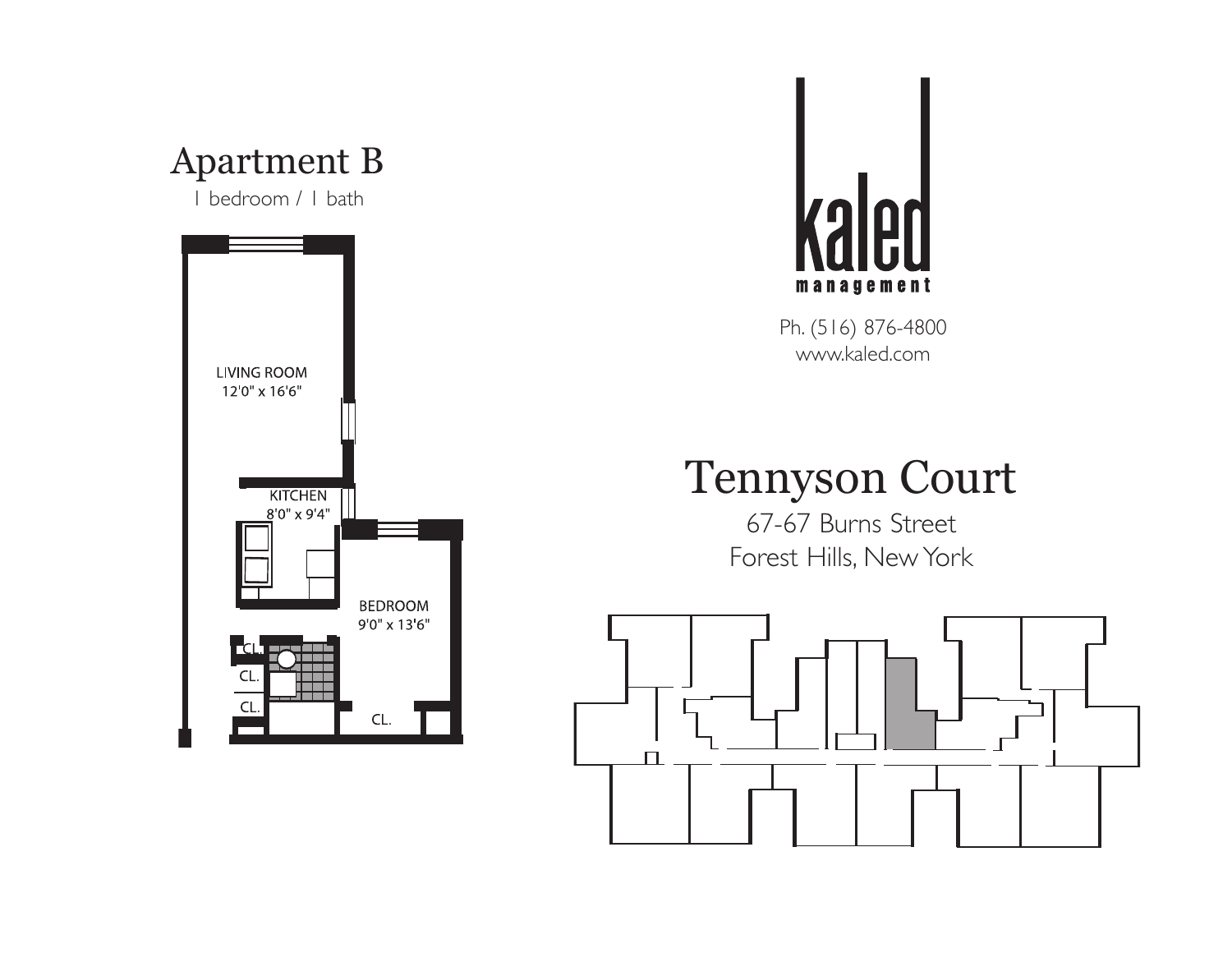



# Tennyson Court

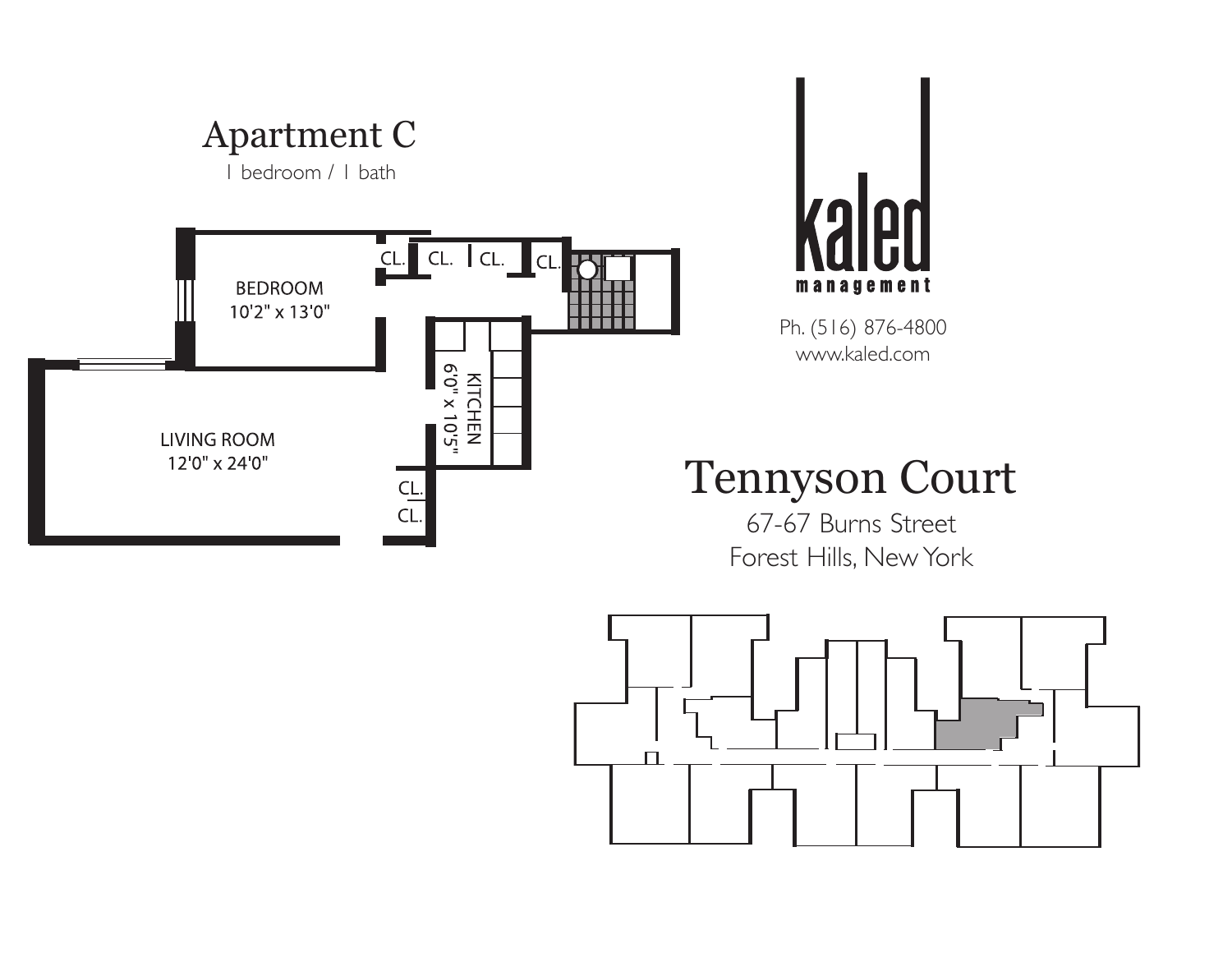



### Tennyson Court

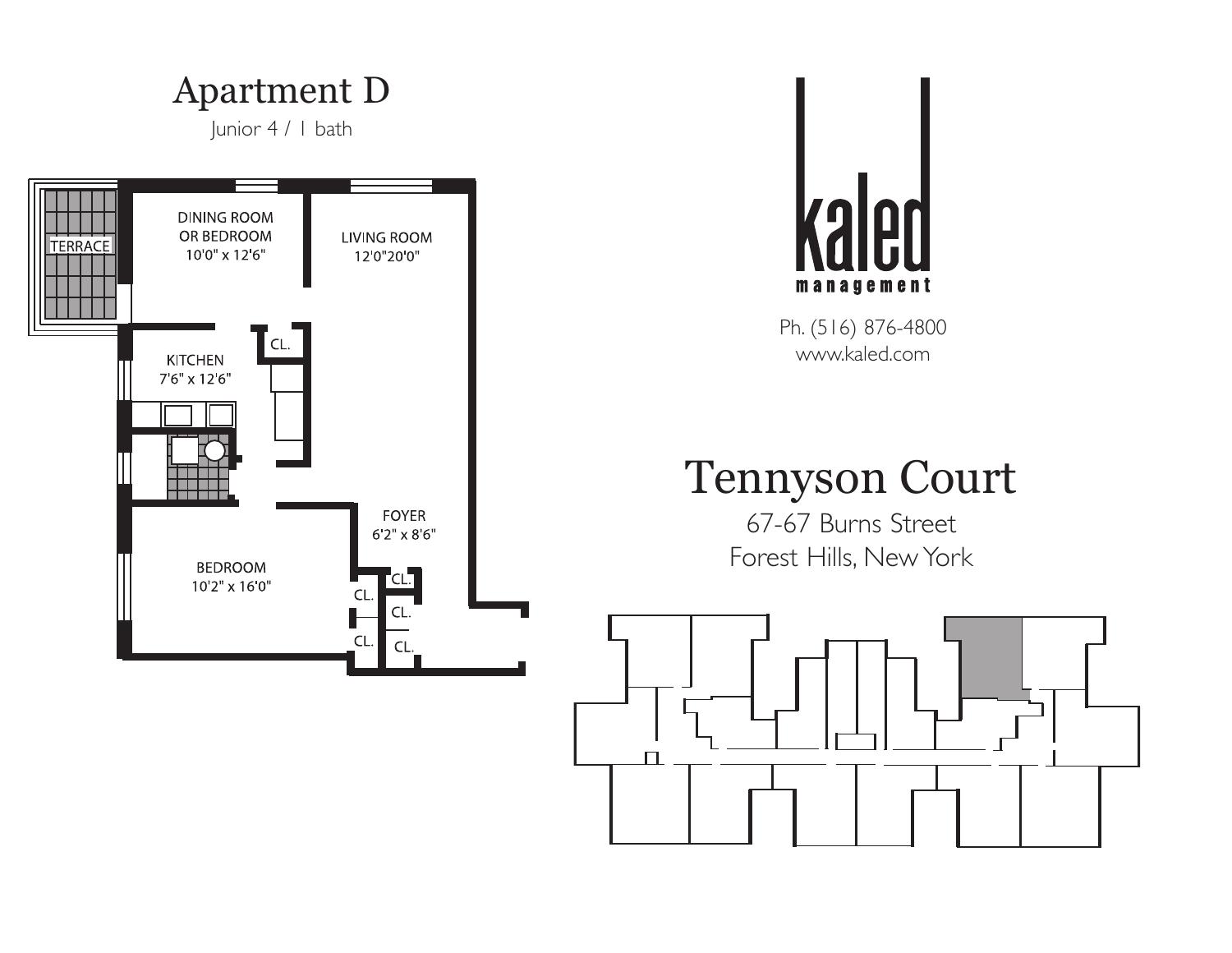Apartment E

Junior 4 / 1 bath





Ph. (516) 876-4800 www.kaled.com

#### Tennyson Court

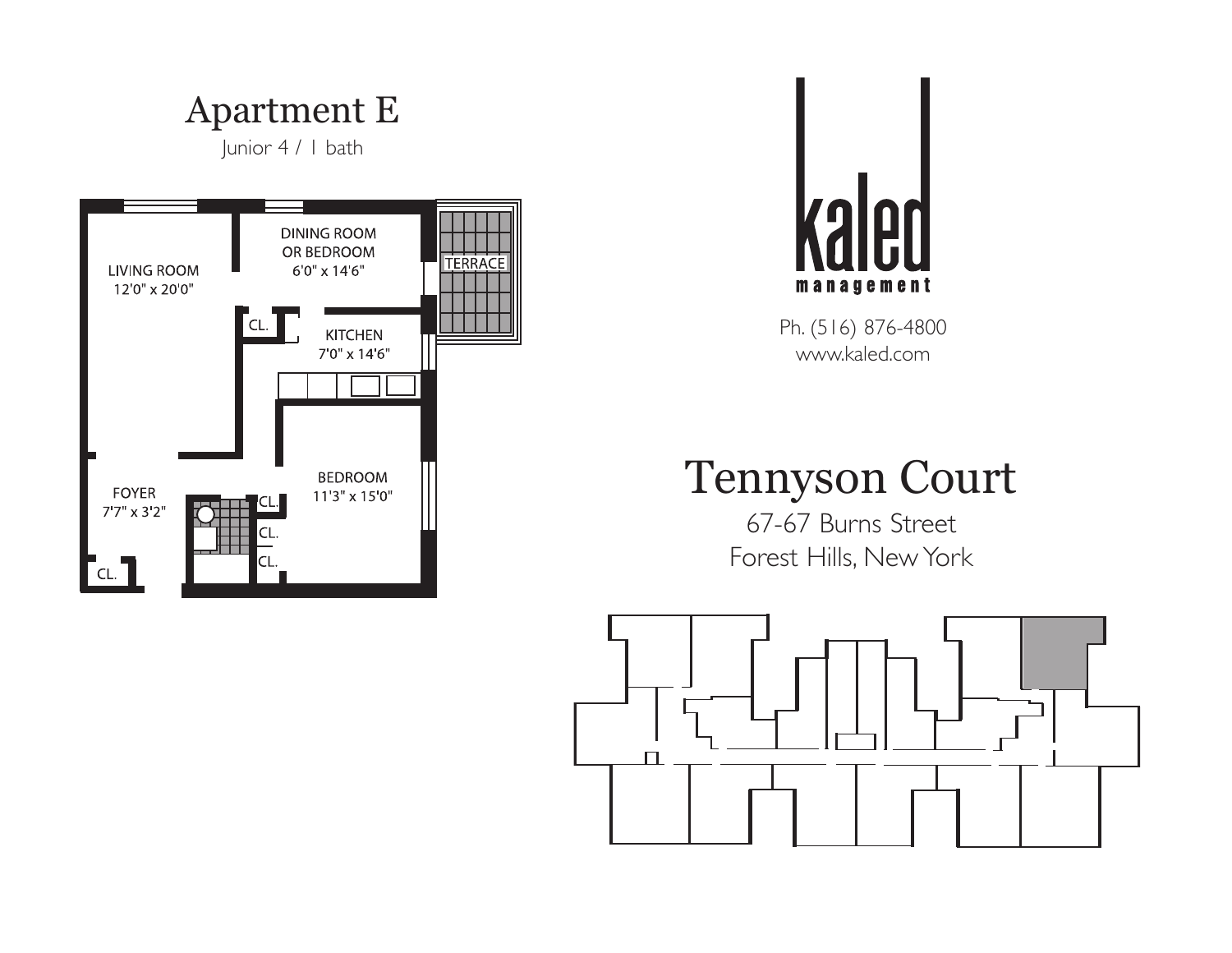#### Apartment F

Junior 4 / 1 bath





Ph. (516) 876-4800 www.kaled.com

# Tennyson Court

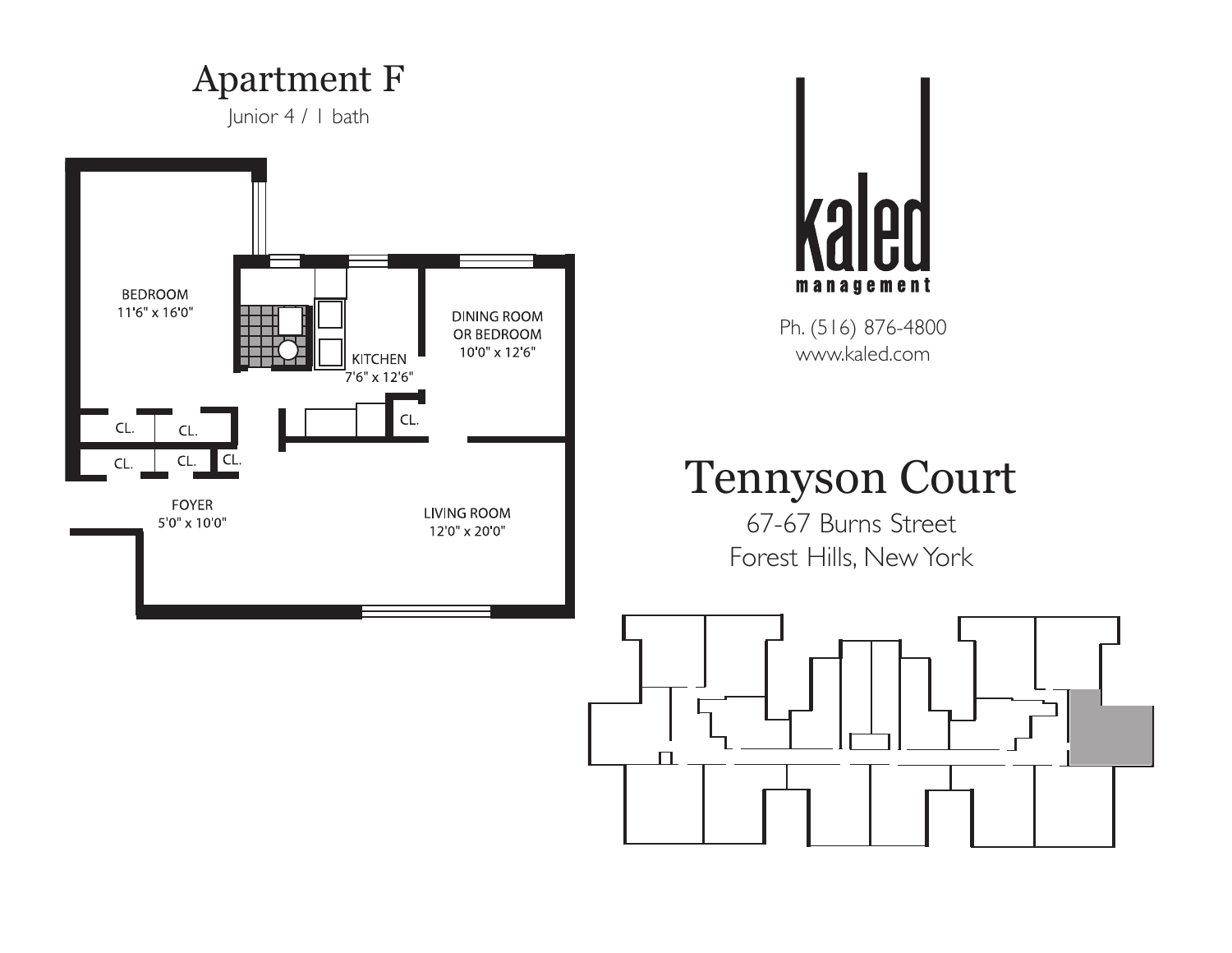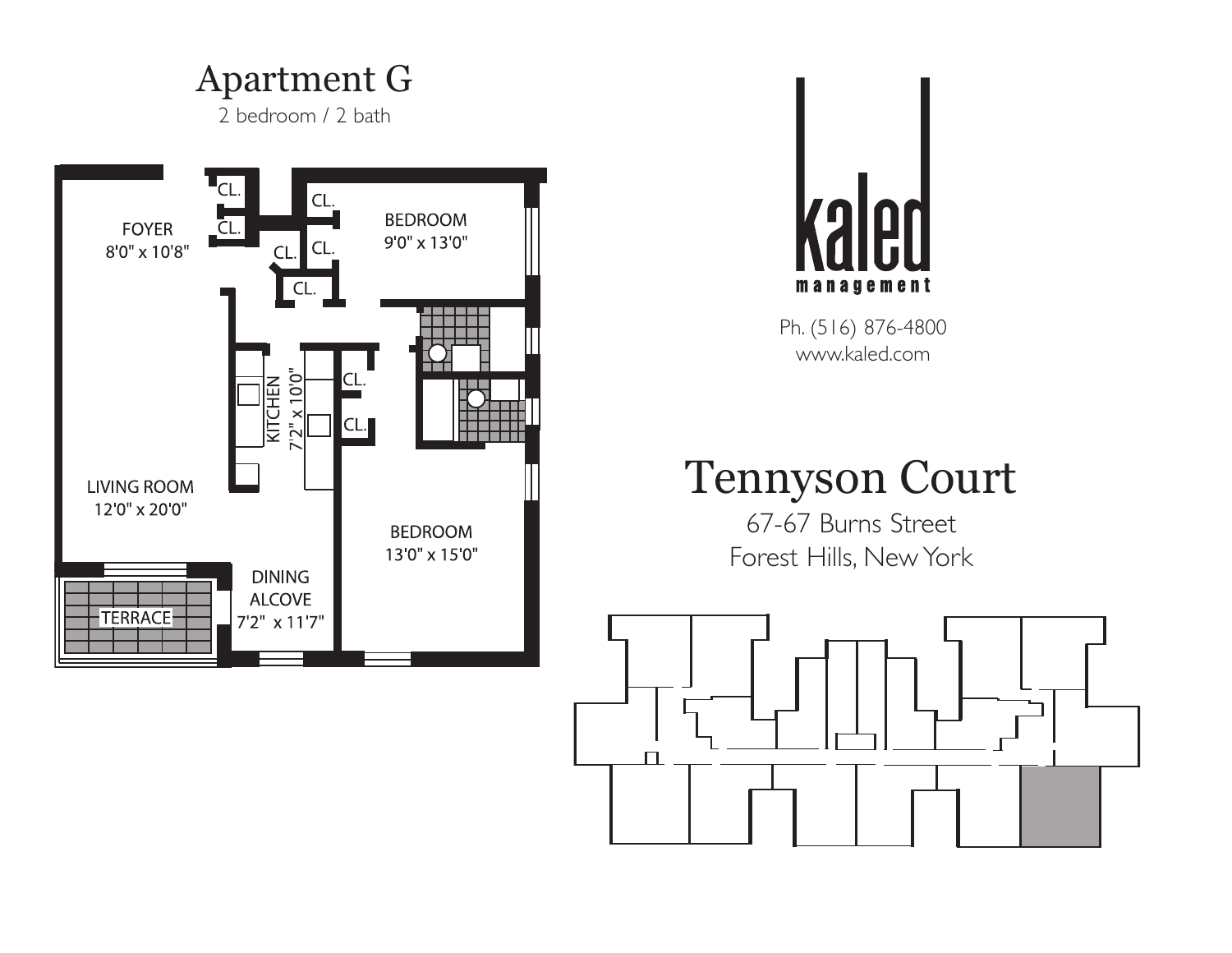



### Tennyson Court

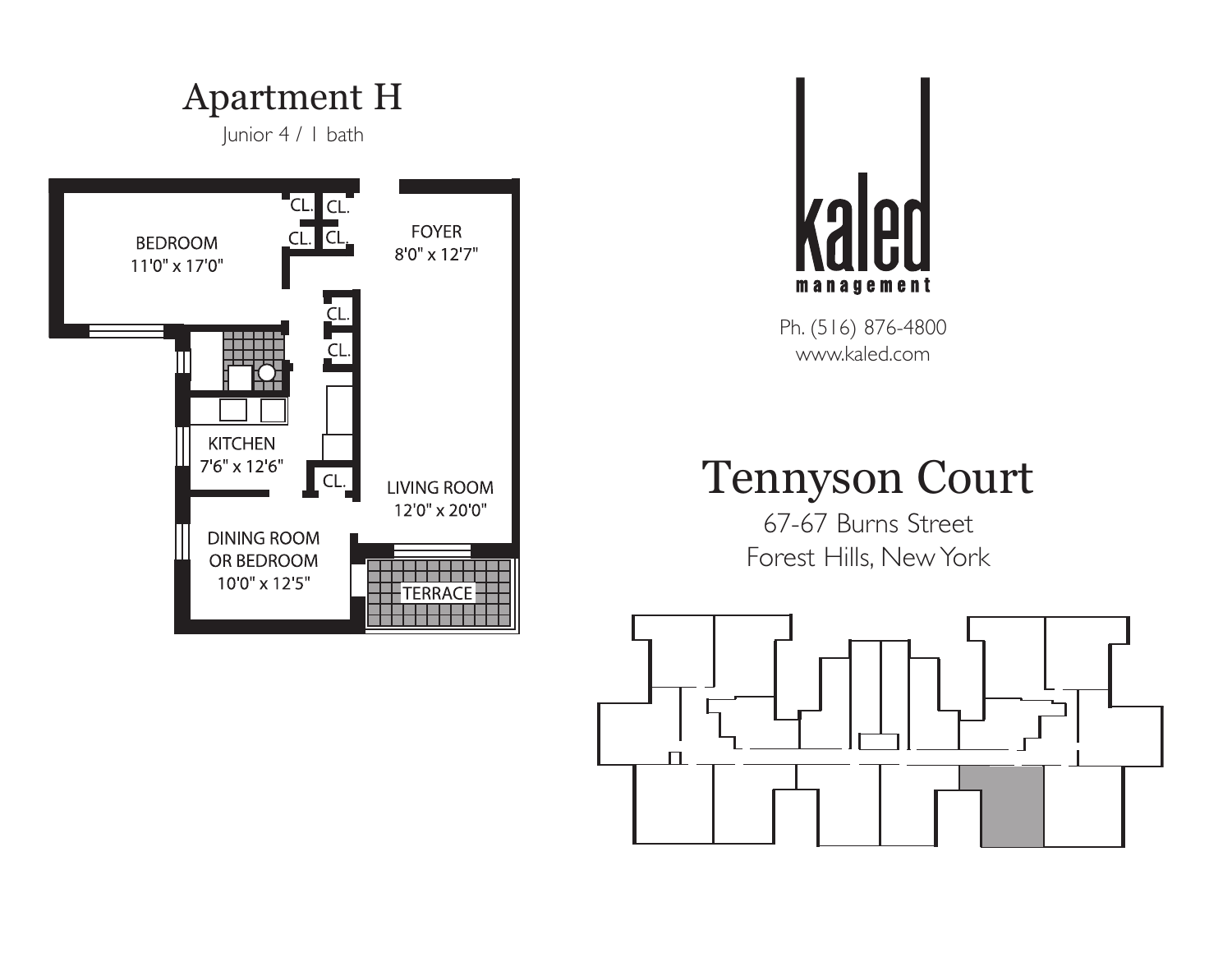Apartment J

Junior 4 / 1 bath





Ph. (516) 876-4800 www.kaled.com

### Tennyson Court

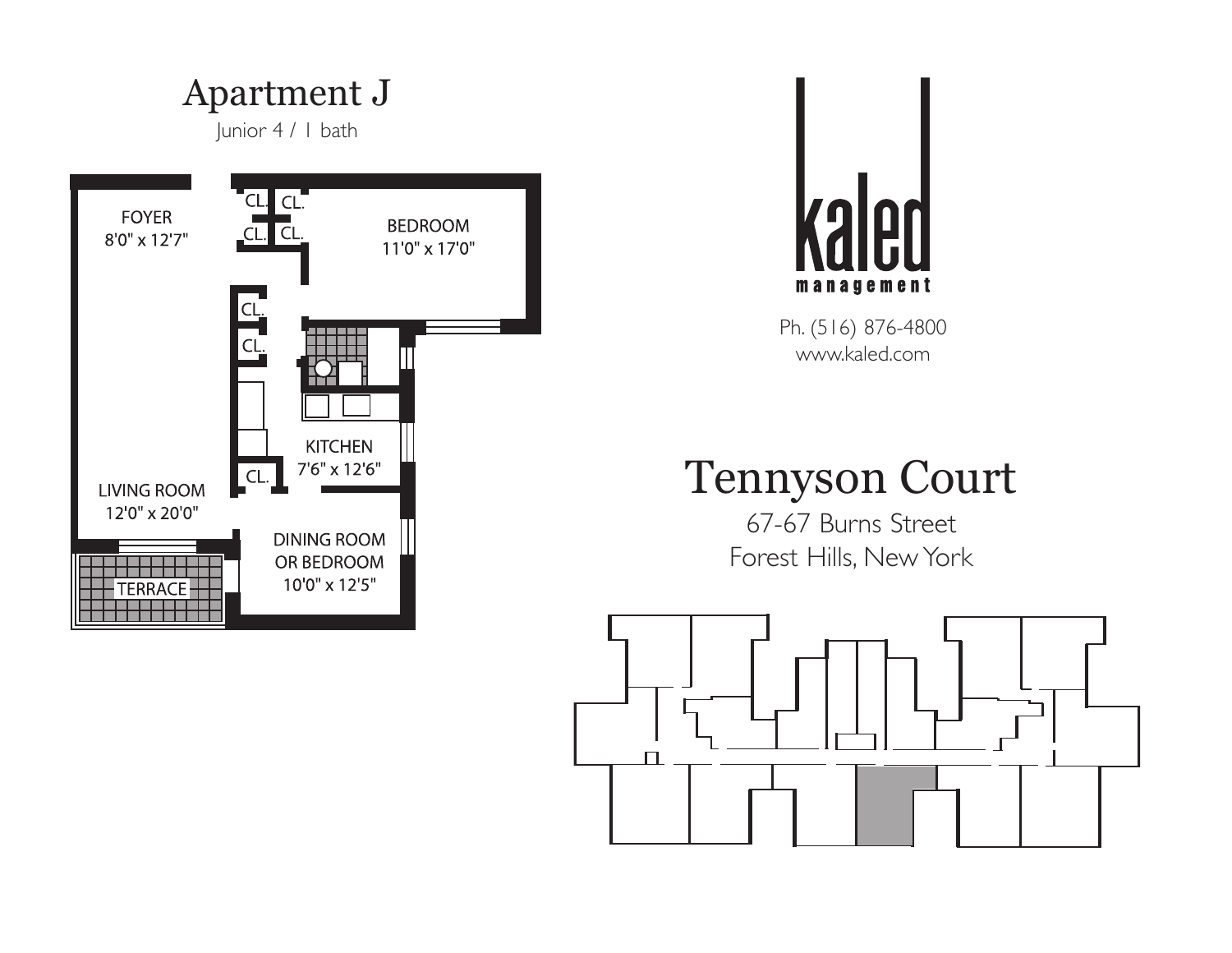



## Tennyson Court

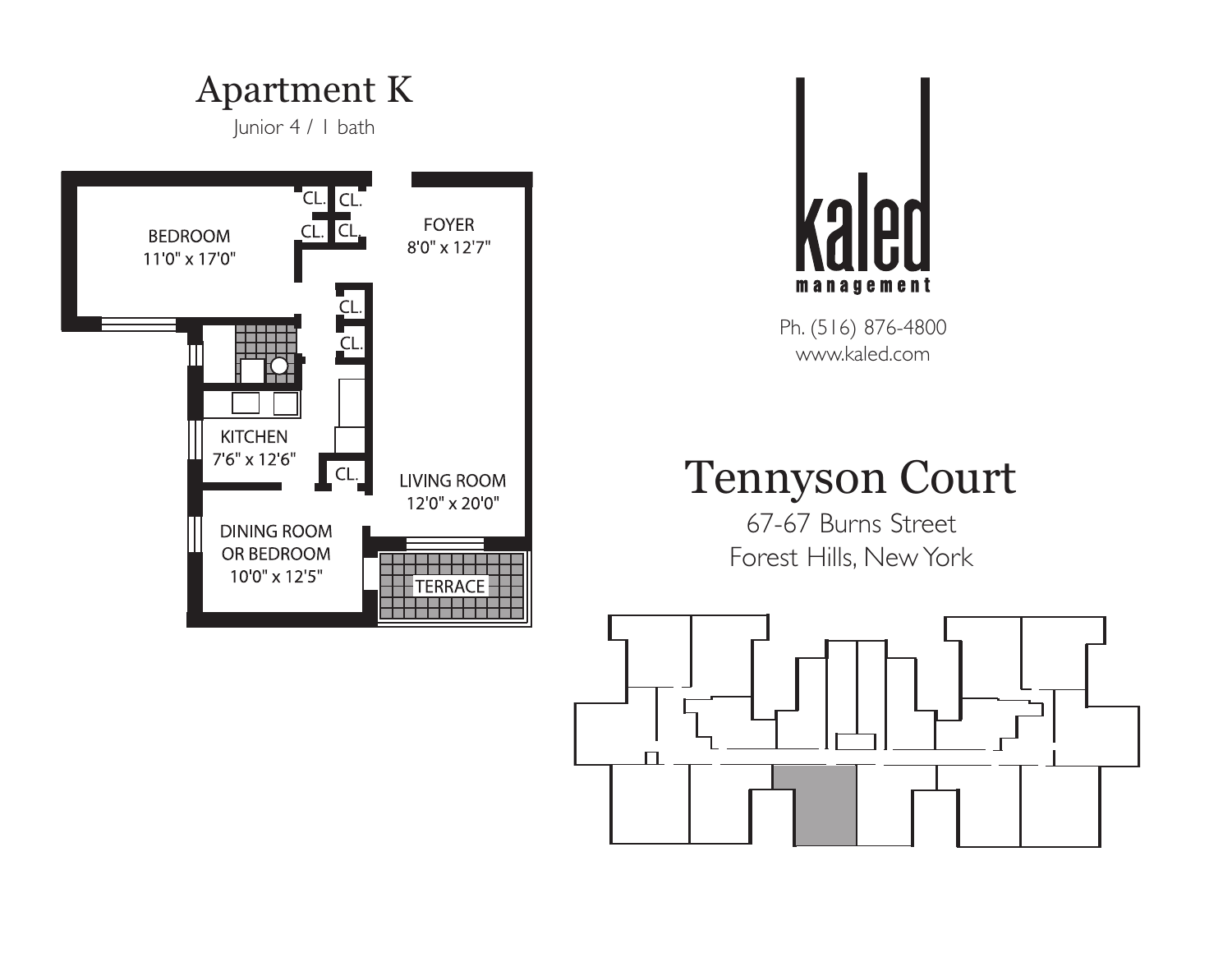



## Tennyson Court

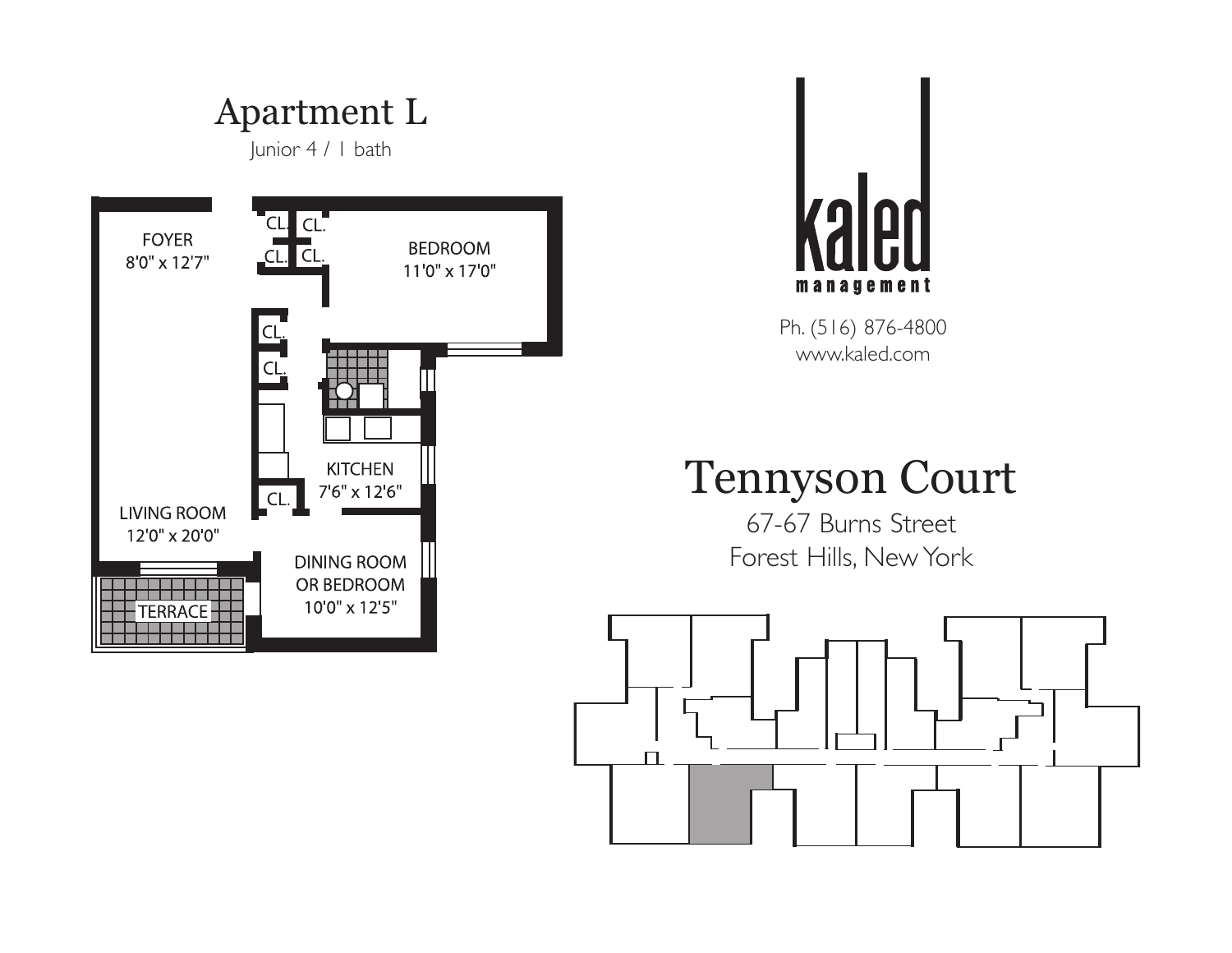



# Tennyson Court

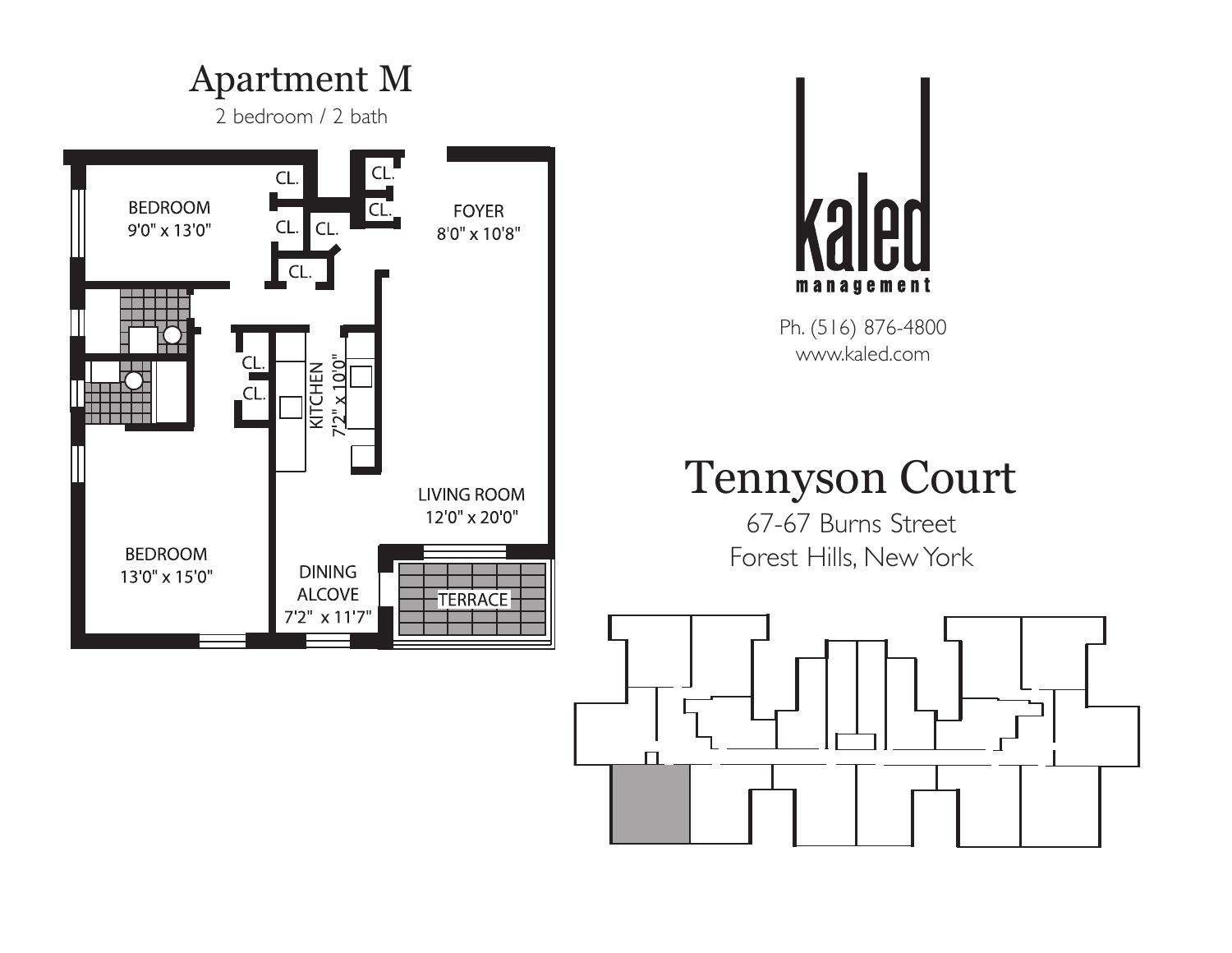

**79** management

Ph. (516) 876-4800 www.kaled.com

# Tennyson Court

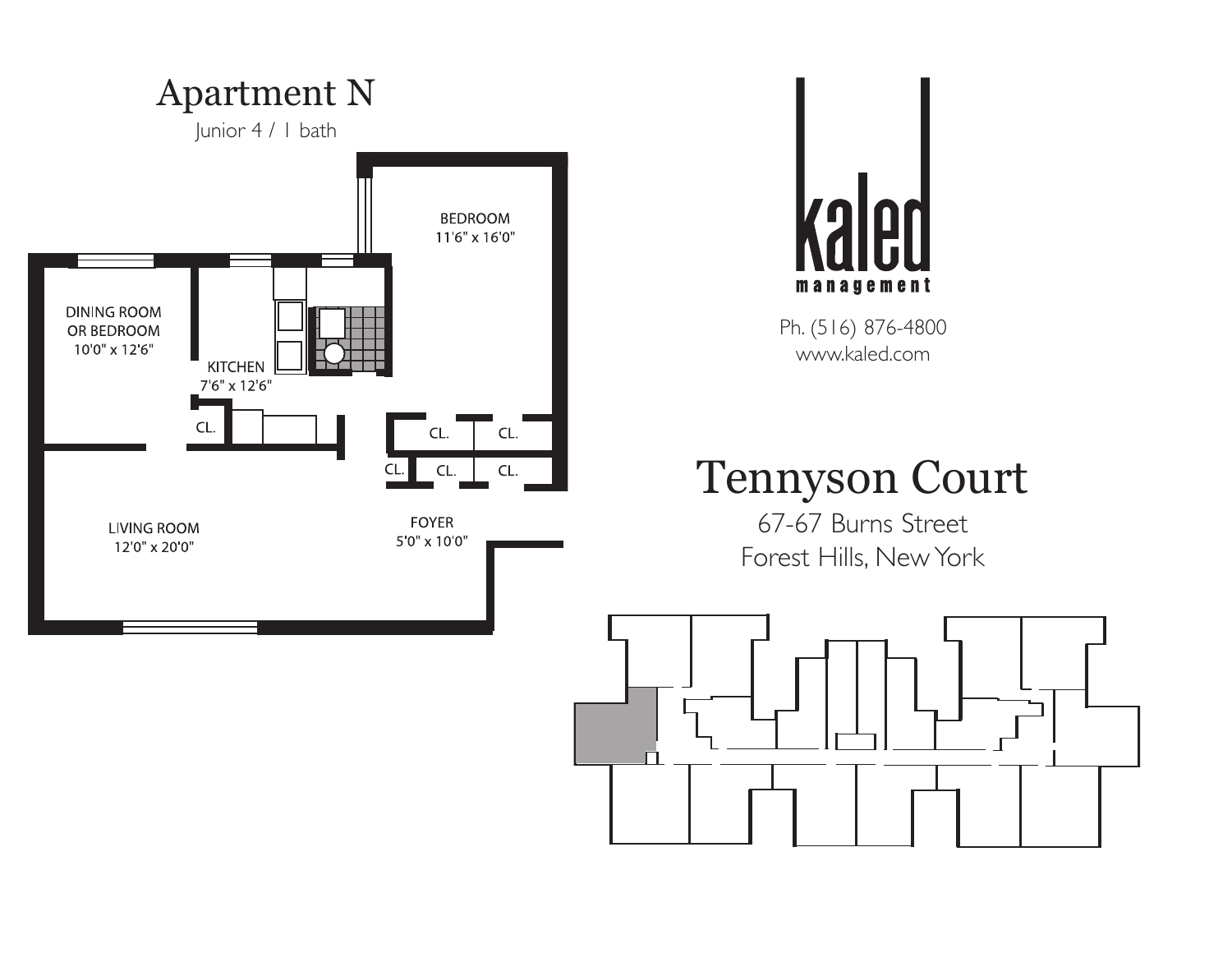



#### Tennyson Court

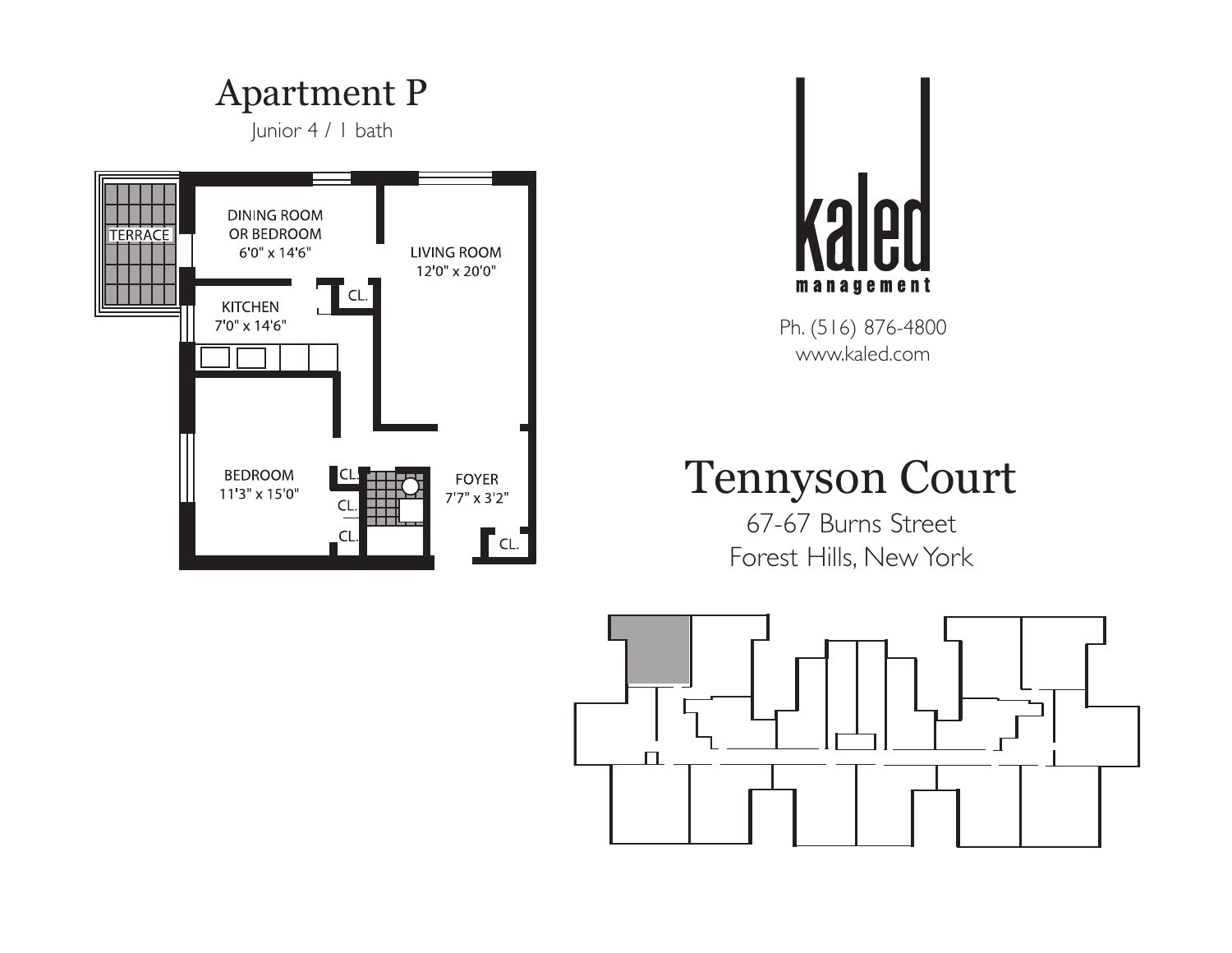



### Tennyson Court

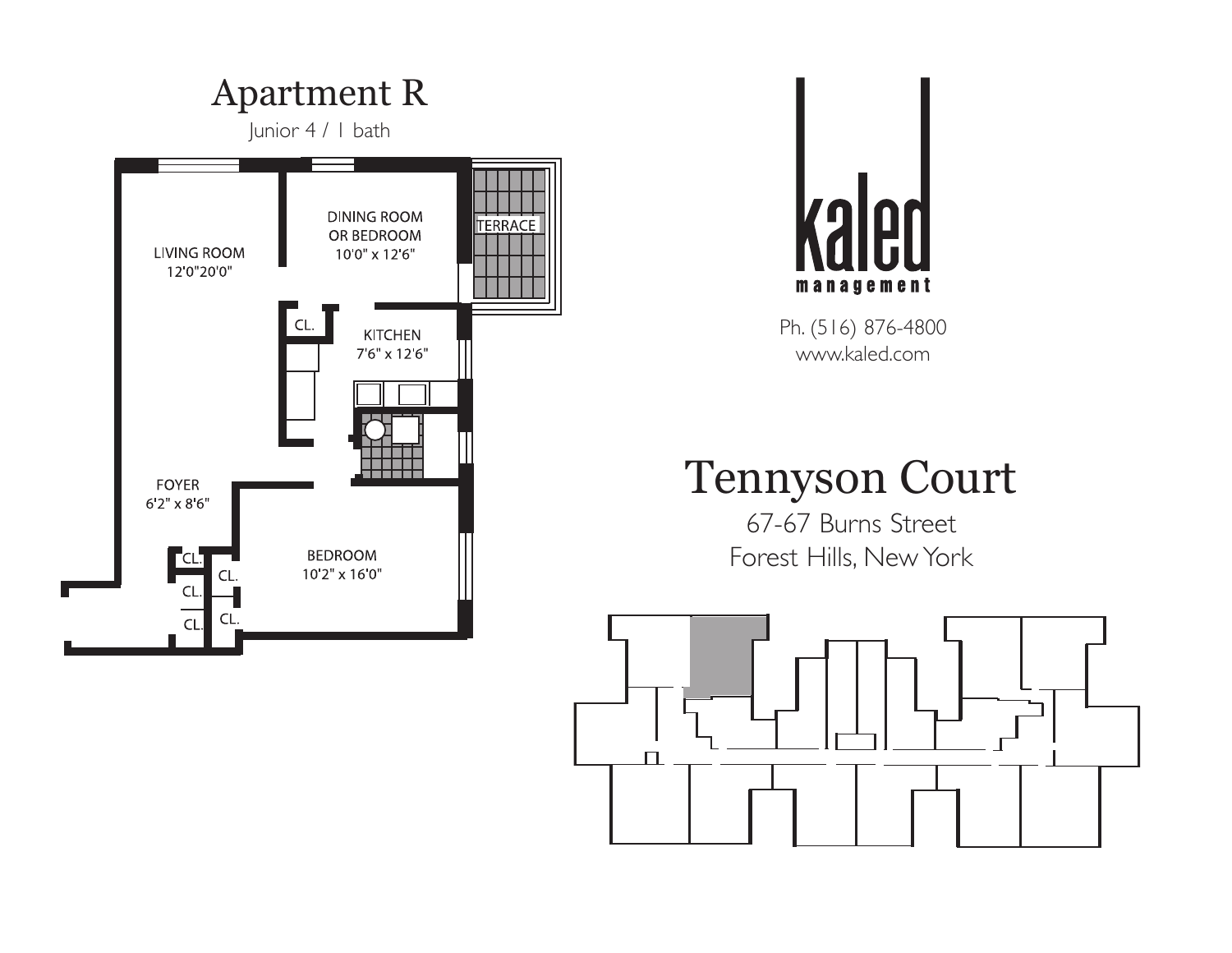



# Tennyson Court

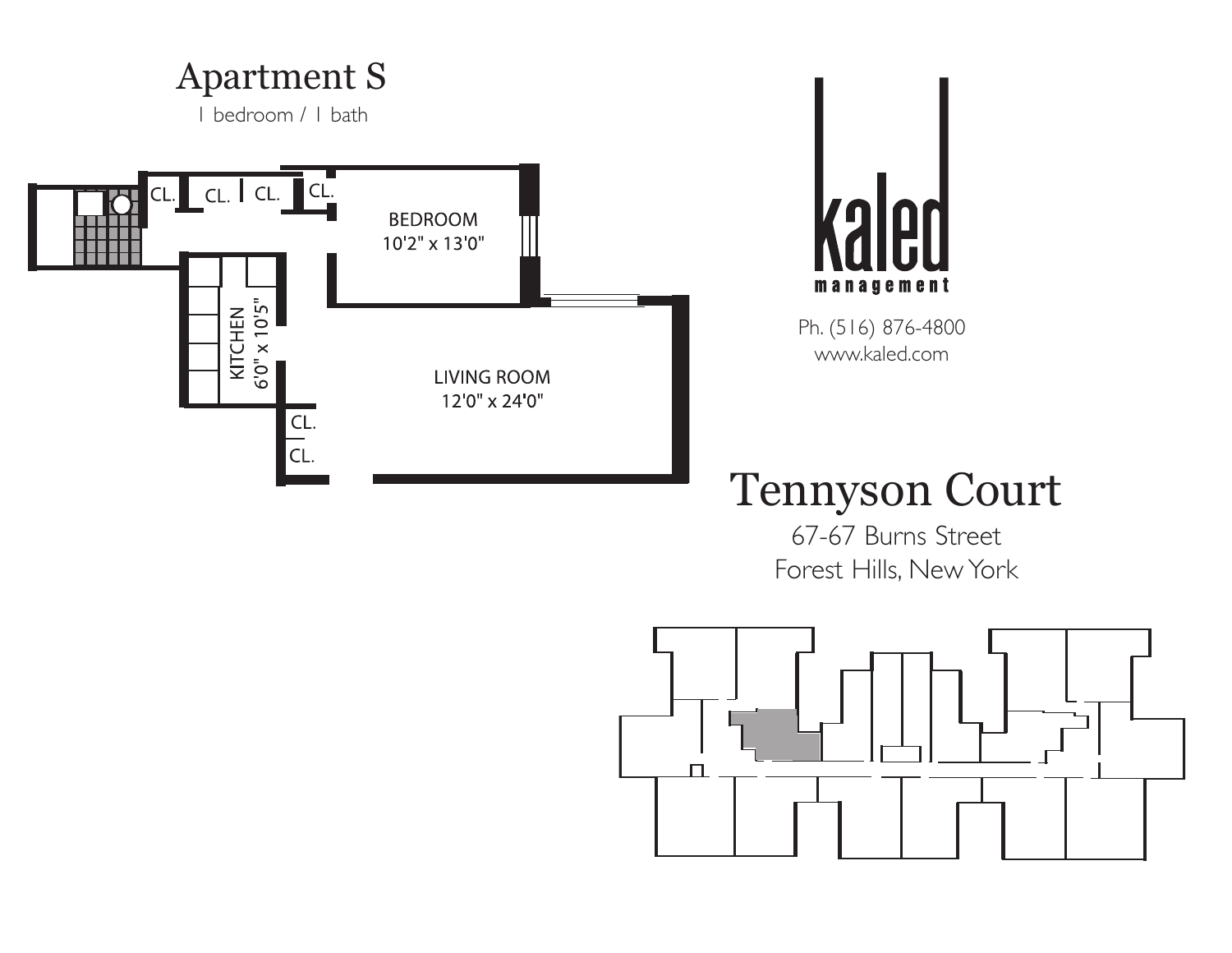#### Apartment T

1 bedroom / 1 bath





Ph. (516) 876-4800 www.kaled.com

### Tennyson Court